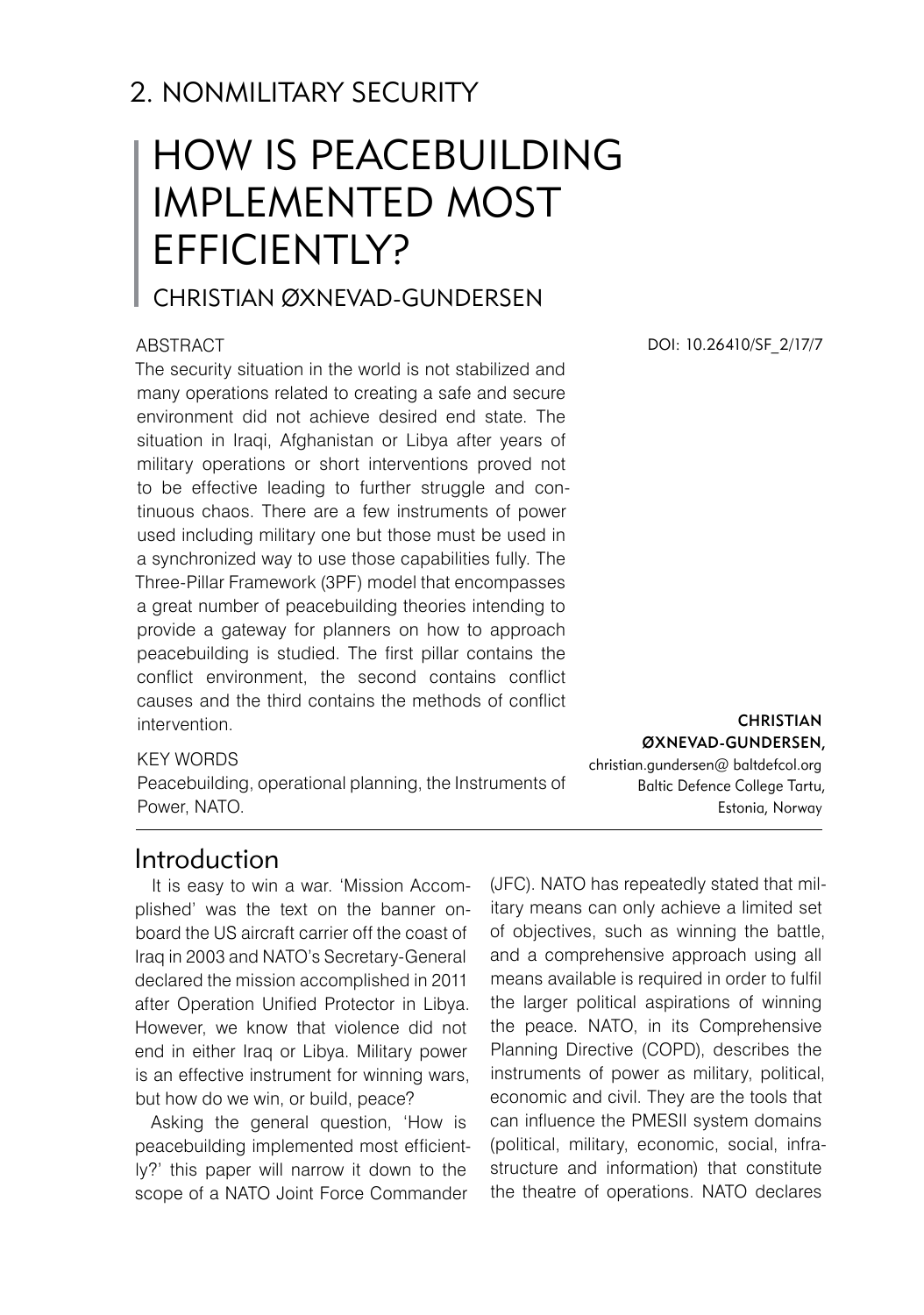#### *2.3. NONMILITARY SECURITY*

that it only has control of the military, and partially, the political instruments through the North Atlantic Council (NAC) (SHAPE, 2013). This can imply that a military commander on a peacebuilding mission conducts operations without full access to all necessary means in pursuit of lasting peace.

Given this background, this paper argues that Information Operations (Info Ops) are an essential element for achieving peace by NATO JFC as Info Ops allows the use of all instruments of power. The Instruments of Power support a comprehensive approach and Info Ops are the JFC's bridge between them.

NATO describes Info Ops as a military function that directs activities with the purpose to create effects on the cognitive will, understanding and capabilities of parties in support of the mission. Info Ops tools are military capabilities orchestrated within the framework of Info Ops. Information Activities are those actions that affect information or information systems and can be executed by any asset. Target audience can include populations, or individuals as leaders and decision-makers, and organizations. (NATO, 2015). For the purpose of this paper, information systems collect, apply and/or disseminate information, enabling actors to understand a situation and apply their will.

Figure 1. The three-pillar comprehensive mapping of conflict and conflict resolution

| Table 2.1 Three-pillar comprehensive mapping of conflict and<br>conflict resolution (3PF) |                                   |                                                      |  |  |
|-------------------------------------------------------------------------------------------|-----------------------------------|------------------------------------------------------|--|--|
| Pillar 2:                                                                                 | Pillar 1:                         | Pillar 3:                                            |  |  |
| <b>Conflict causes</b><br>and conditions                                                  | <b>Conflict elements</b>          | <b>Conflict intervention</b>                         |  |  |
| Individual                                                                                | Parties                           | Third-party objectives                               |  |  |
| Societal                                                                                  | Issues                            | [Violent] Conflict prevention                        |  |  |
| International                                                                             | Objectives                        | Conflict management                                  |  |  |
| Clobal/ecological                                                                         | Means                             | Conflict settlement                                  |  |  |
|                                                                                           | Conflict-handling<br>orientations | Conflict resolution                                  |  |  |
|                                                                                           | Conflict environment              | Conflict transformation                              |  |  |
|                                                                                           |                                   | Third-party means for<br>achieving goals             |  |  |
|                                                                                           |                                   | Confrontational and/or<br>collaborative means        |  |  |
|                                                                                           |                                   | Negative peace and/or<br>positive peace orientations |  |  |
|                                                                                           |                                   | Track 1 and/or multi-track<br>actors and processes   |  |  |

situation and apply their will.

Source: Sandole 2010, p. 57.

The major debate on Info Ops relates to hybrid warfare and perhaps to a lesser degree to peacebuilding. There are several definitions of peacebuilding that focus on actions that occur prior to a conflict breaking out. This paper, however, uses West's definition quoted by Alger (2007, p. 543) as

measures to 'improve general security, establish a legitimate government, and rehabilitate the local economy and civil society' since it fits well with NATOs involvement in conflict after violence has already occurred. Sandole (2010, p. 56) presents his Three-Pillar Framework (3PF) model that encom-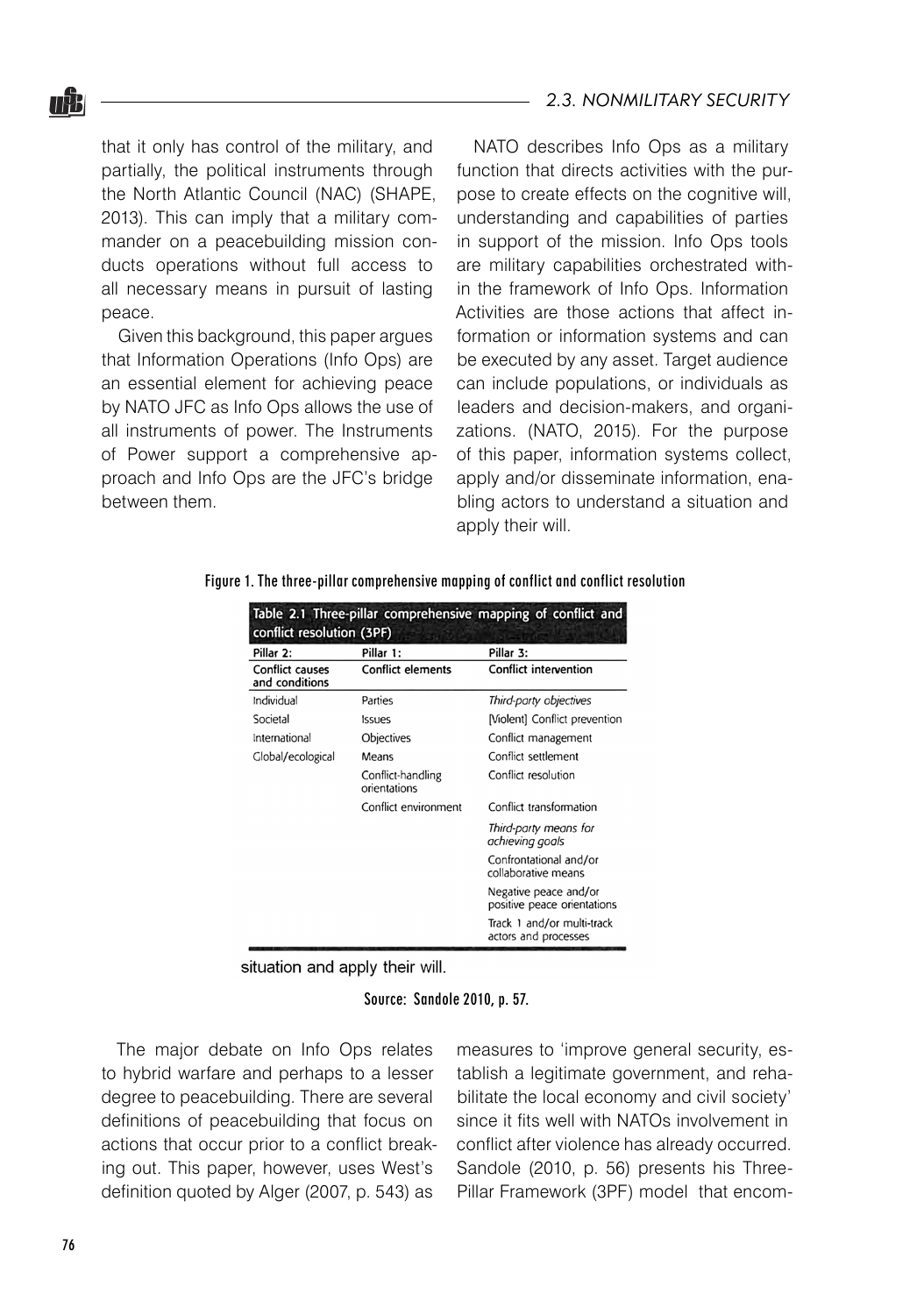passes a great number of peacebuilding theories intending to provide a gateway for planners on how to approach peacebuilding. The first pillar contains the conflict environment, the second contains conflict causes and the third contains methods of conflict intervention.

This paper is organised in four sections dedicated to each of the four Instruments of Power. In each section, I will first describe the relevant instrument and then provide examples of how Info Ops allow the JFC access to this instrument. In the end of each section, I will connect the relevance to peacebuilding. Finally, I will make recommendations regarding how JFC can use Info Ops as a frame for directing military effort in pursuit of peace in concert with the International Community. Understanding how JFC can use Info Ops to achieve peace is vital as Info Ops support the commander's planning and direction of operations in the transitions between all phases of peacebuilding, enable a comprehensive approach through all instruments of power, and support cooperation with actors in those domains, addressing deep-rooted problems in pursuit of positive peace.

## Military Instrument of Power Instrument of Power

The military instrument of power is the use of both lethal and non-lethal force in order to impose will and make another entity act in a way that they would not otherwise act. It can deter, coerce, contain or defeat an opponent or, in a more constructive manner, secure or support stabilization and reconstruction (SHAPE, 2013).

## Information Operations

The objective of Info Ops is to create an effect on the cognitive will, understanding and capabilities of the target audience. The NAC approves targets, which can include individuals, groups and organisations. The audience can encompass entire societies ranging from combatants to civilian parties of the conflict. Several military tools and methods of operations can fulfil the intention of Info Ops. Tools, or capabilities, that can be integrated through Info Ops can include public affairs, electronic warfare (EW), computer network operations, civil military cooperation (CIMIC), key leadership engagement (KLE), soldier-level engagement, deception, presence/posture/profile (PPP), psychological operations (PSYOPS) and the physical destruction of targets (NATO, 2015).

NATO has employed Info Ops in several missions. For example, as a response to the atrocities that occurred in the Balkans in the late 1990s. NATO initially responded by employing air power as per Operation Allied Force in Serbia and Kosovo (Melien, 2012, p. 320). Some targets were Air Defence/Radar installations that enabled situational awareness to adversary decision makers. They were affected by kinetic strikes or non-kinetic EW attack, denying the adversary an information system capability that enabled its understanding of the situation. Another evidence for Info Ops tool in NATO's effort to hinder the humanitarian crisis in the Balkans were the use of PSYOPS with the intention of depriving armed actors of their will to continue atrocities (Richards, 1997-2017).

## The Relevance for Peacebuilding

How does the military instrument of power and tools of Info Ops support peacebuilding? Sandole (2010, p. 70) describes one of the phases of intervention as 'Conflict Management', where one reacts to the violence in place and seeks to contain it. 'Conflict Management' was the case of UN Protection Force (UNPROFOR) in Former Yugoslavia. With this understanding, we

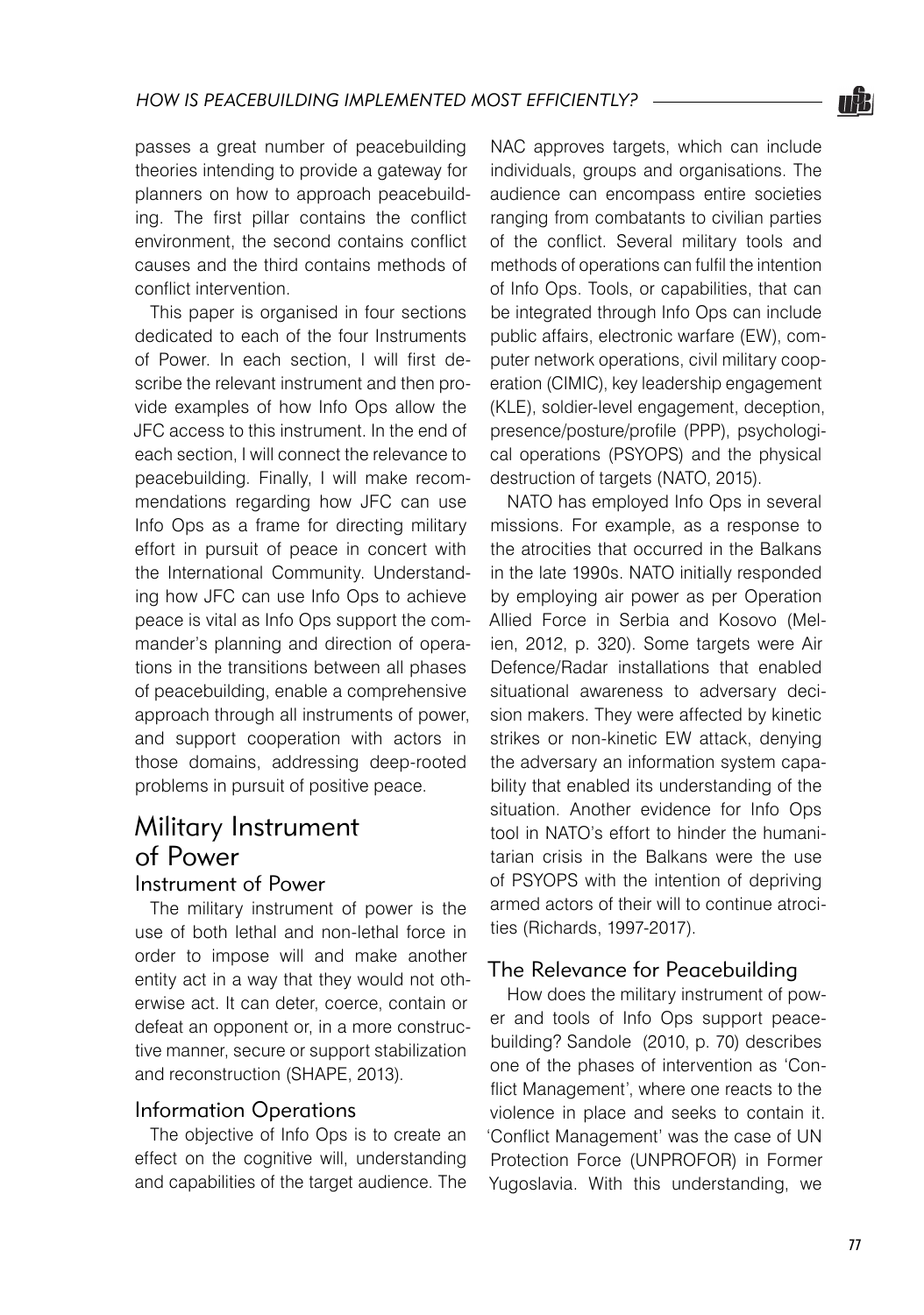## *2.3. NONMILITARY SECURITY*

can place Info Ops tools of kinetic strike and PSYOPS in Pillar 3, conflict intervention and its subset 'Conflict Management', of the 3PF model. When we address Pillar 1, Conflict Elements, in 3PF and examine the environment of Balkans in the 1990s, we can identify the conflict as an Aggressive Manifest Conflict Process (AMCP) (Sandole, 2010, p. 58) where parties resort to violence in pursuit of incompatible goals where Kosovo Albanians pursued independence and Serbs firmly opposed them. Info Ops use PSYOPS to exploit structural or intra-group conflicts in warring parties seeking to break cohesion and ultimately the actors' will to execute violence (Sandole, 2010, p. 59).

As we see, the military instrument of power and Info Ops have a connection to the conflict elements and intervention pillars in the 3PF model, but it can be argued that these specific examples of Info Ops tools have limited effect on Pillar 2, addressing the causes of the conflict. A kinetic strike on a warring faction's information system denying situational awareness and PSYOPS breaking cohesion and will, only suppresses the violence. That could be a deliberate objective in order to allow a next phase or other peacebuilding tools to function, but Military Power cannot win the peace alone. Galtung in Call (2008, p. 176) describes negative peace as only the absence of violence lacking the elements needed to promote peace. As an example, the military can remove an actor's capability to use violence, but not the will to use it (i.e. removing the gun will not necessarily affect the mindset of a thief and change his motivation for conducting crimes). One can argue that the Info Ops tools described here are limited to the accomplishment of negative peace and containment of violence. Therefore, in order to achieve positive peace, where a society has the capability to overcome differences

through means other than violence, there is a need to address deep-rooted problems in order to prevent violence from resurfacing (Sandole, 2010, p. 10). We need to expand beyond the tools examined here, as a comprehensive approach is required. This leads us to the next instrument of power, political power.

# Political Instrument of Power

#### Instrument of Power

The political instrument of power revolves around the diplomatic arena cooperating with various actors that have power, or authority, to provide direction within a relevant system. The intent is to achieve a favourable position supporting the end state, combining military and diplomatic power. (SHAPE, 2013)

## Information Operations

So, how can a JFC contribute in the political instrument of power? Info Ops is the JFC's link to Strategic Communication (StratCom), which in turn encompasses Public Diplomacy and thereby connects the JFC to the political instrument of power. Political guidance and direction of the narrative are synchronized from the strategic to the tactical level through StratCom with the intention of ensuring cohesiveness in the narrative displayed (ACT-SHAPE, 2015). The JFC can contribute to this Instrument of Power with actions on the battlefield and hence support the efforts of top-level diplomatic talks. As an example, Special Forces were the early NATO ground troops to enter Kosovo. They gained access to decisionmakers that were difficult to reach and conducted KLE, with aim of influencing their cognitive will and understanding, working towards peace deals between warring factions (Melien, 2012, pp. 319-320). Written and spoken words deliver a message.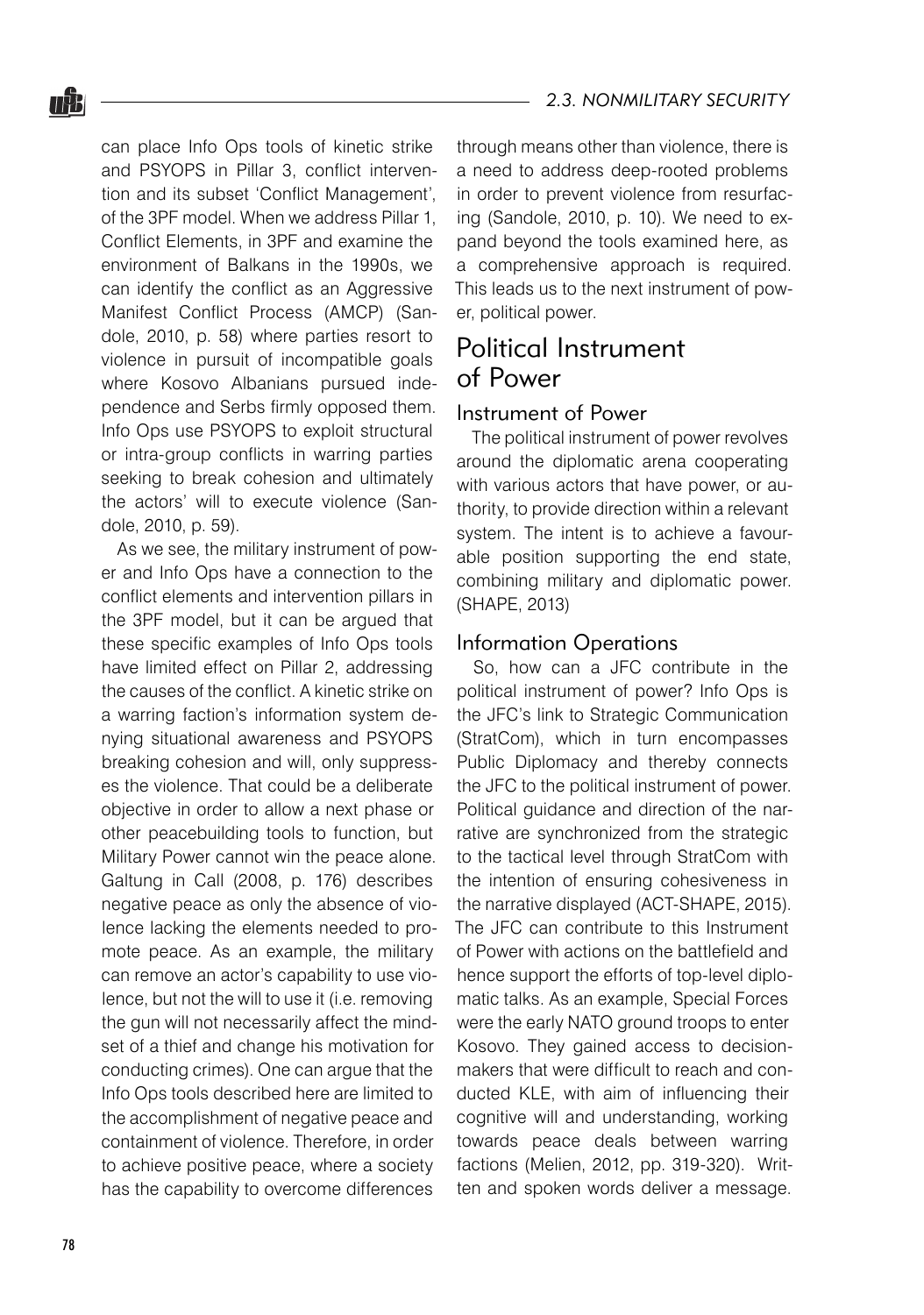

At the same time, so does our body language. According to the NATO StratCom Centre of Excellence (CoE), an organisation carries its own body language (Tutins, 2016). In this case, the JFC can support efforts in the diplomatic arena with the manoeuvre and actions of their forces, adjusting force Presence, Posture and Profile (PPP). You can send a message of threat with amphibious vessels, threatening an invasion and thereby coercing a warring faction or you can send a strong message of reassurance to the weaker faction when deploying ground units.



#### Figure 2. Lederach's Leadership Pyramid based on Sandole, 2010, p. 45

Types of actors

Level 1: Top leadership Military/political/religious leaders with high visibility

Level 2: Middle-range leadership

Leaders respected in sectors Ethnic/religious leaders Academics/intellectuals Humanitarian leaders (NGOs) Insider-partial teams

#### Level 3: Grassroots leadership

Local leaders Leaders of indigenous NGOs Community developers Local health officials Refugee camp leaders

Focuses on high-level negotiations Emphasizes cease-fire led by highly visible, single mediator

Approaches to building peace

Problem-solving workshops Training in conflict resolution Peace commissions

Local peace commissions Grassroots training Prejudice reduction Psychosocial work in postwar trauma

## The Relevance for Peacebuilding

Having seen how these two tools of Info Ops provide the JFC access to the political instrument of power, how does it fit in the scope of peacebuilding? As observed in the previous section, military power is limited in its ability to address the causes of violence in Pillar 2. A general understanding is that guns do not start wars, but

miscommunication does. Supporting this perception, Alger (2007, p. 535) sites UN general assembly highlighting the importance of communication between entities in addressing deep-rooted causes of violence. With this background communication can be understood paramount in trying to achieve a 'Culture of Peace' that is able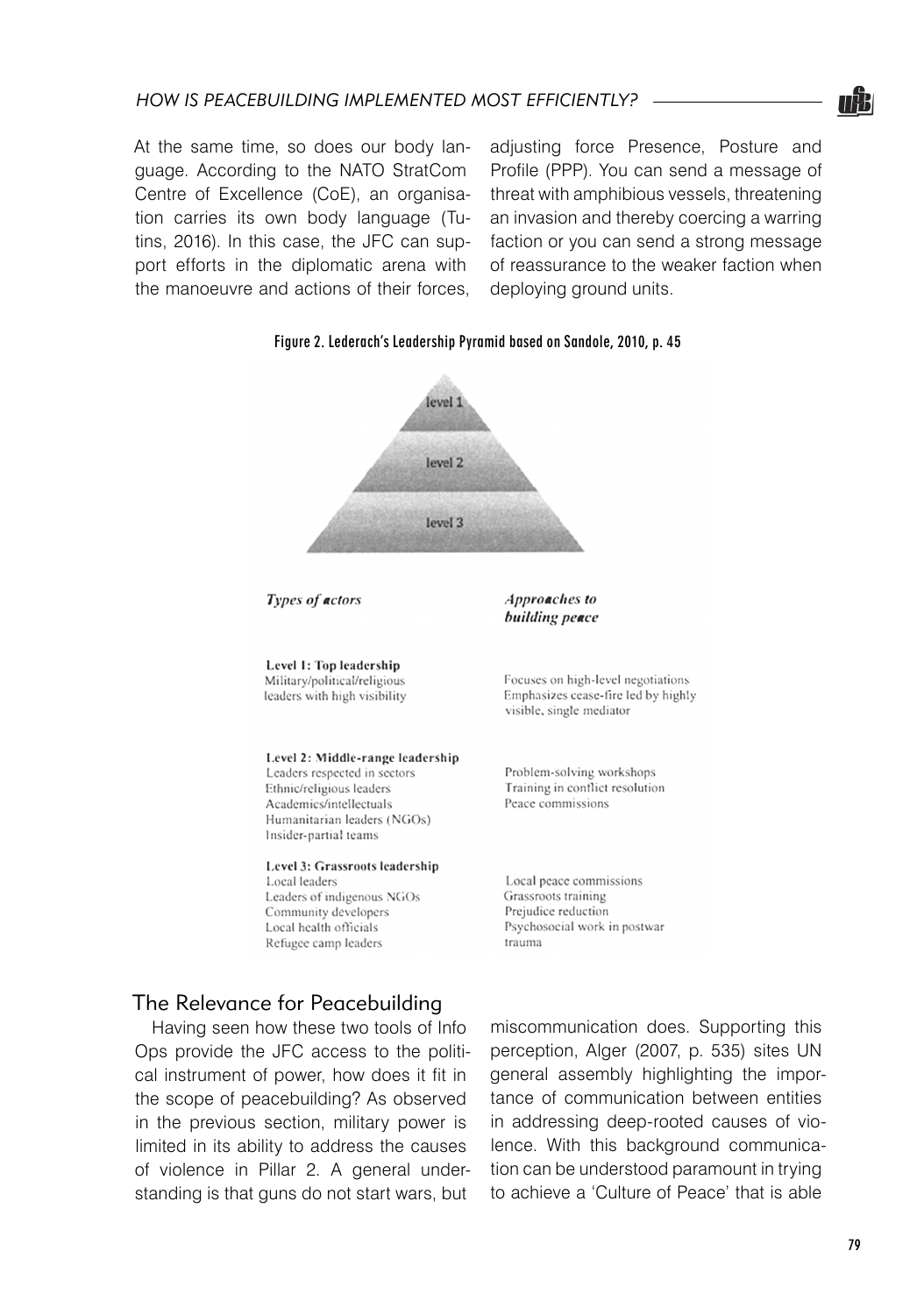to 'reject violence and prevent conflicts'. Given this background, the Info Ops tools of KLE and PPP give the JFC the possibility to address 3PF Pillar 2 and the causes of the conflict. Delivering messages influencing parties' will and understanding, and supporting the achievement of parties' mutual understanding through KLE and PPP addressing each actor.

Lederach's Leadership Pyramid as presented by Sandole (2010) provides a picture for how to engage the different layers of society in a conflict working towards peacebuilding. The model maps out Top-, Mid-, and Grass Root-Level Leadership, which must be cohesively engaged in building peace. Top Level Leadership is described as official, governmental actors with the aim of achieving an overarching peace deal between the major conflicting players (Sandole, 2010, pp. 44-47). This engagement would naturally belong to the political instrument of power above the JFC level. Middle Range Leadership, however, is characterised as a layer that has connections to both Top and Grass Root-levels of society and is not as restrained by politics as the Top-Level (Sandole, 2010, p. 47). This leaves it as an important layer of society that can have a positive effect if addressed cohesively with the Top-Level. The NAC approves Info Ops target audiences, which can involve all actors in the theatre, not only the warring factions (NATO, 2015). This implies that JFCs can engage broadly in the Lederarch Leadership Pyramid while addressing conflict elements and causes in Sandole's 3PF model supporting the political instrument of power.

The nature of the Information Activity of KLE and PPP in this paper is non-kinetic. Therefore, it can operate in several phases of peacebuilding described in Pillar 3 of intervention, moving from 'Coercive Peacemaking' all the way to 'Conflict Resolution' (Sandole, 2010, pp. 70-71)

## Economic Instrument of Power

## Instrument of Power

According to COPD, we can understand the economical instrument of power as those actions that promote, or hinder the effectiveness of the financial system involving the parties in the conflict (SHAPE, 2013).

## Information Operations

How can the JFC be involved, or contribute, within the Economical Instrument of Power? During NATO's Operation Unified Protector in 2011, military units enforced a weapons embargo on Libya stemming from the United Nations Security Council (UNSC) Resolutions 1970 and 1973. The embargo effectively controlled the flow of commodities off the coast of Libya. Another example is from Operation Joint Endeavour in 1995 under UNSC Resolution 757 (1992) and 1022 (1995) where maritime assets enforced economic sanctions, supporting efforts of states that halted their trade, on then Yugoslavia through an embargo. The sanctions were supposed to be lifted when certain parts of the peace agreement were upheld (UNSC 1022). The use of military assets to enforce embargos is part of presence, posture and profile (PPP) and targets the will and understanding of Top-Level Decision-makers (i.e. the will to meet criteria for a peace agreement). As such, these activities are in the scope of Info Ops.

As we saw in the first section, the JFC can use Info Ops as a tool to deprive a decision-maker of C2 capabilities that enable understanding and situational awareness by destroying radar installations. On the other hand, Info Ops can have an effect on enhancing situational awareness for decision-makers in the economic domain looking at organised crime. For example,

<u>nâa</u>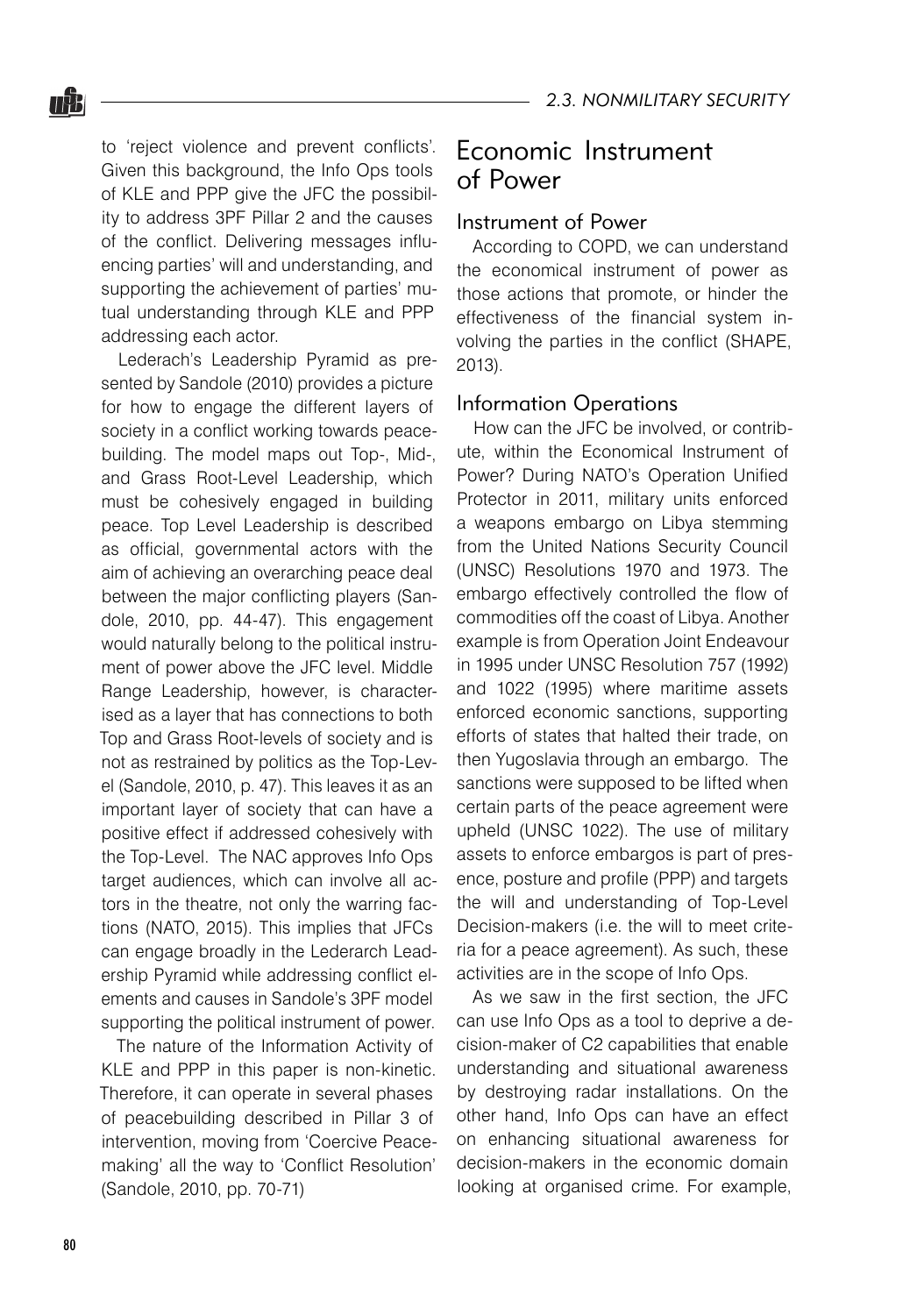according to the NATO Military Police CoE, 'Stability Policing' is a method that can support the rebuilding of governmental bodies. One area is (re)building forensic capabilities targeting economic crime and forgery. (NATO MP Centre of Excellence, 2016).

## The Relevance for Peacebuilding

How do the economic instrument of power and the Info Ops tools of embargo and forensics fit into the different Pillars of the 3PF model of peacebuilding? Firstly, they can address conflict root causes. As described in Pillar 2. Conflict causes, these can include economic aspects and may fuel the violence, even if it was not an original source of the conflict (Sandole, 2010, p. 67). As we have previously seen, these causes of conflict must be addressed in building positive peace. 'Conflict-handling Orientations' found in Pillar 1, conflict elements, is a description of how the parties manoeuvre towards their objectives. They may be competitive and confrontational or more constructive and cooperative. Parties may also reach a point of compromising and dividing resources in fair shares in more 'collaborative problem solving' when they understand that it is not sustainable for either part to split the difference and other solutions are required (Sandole, 2010, pp. 65-66). Looking at the example of third party intervention, where economic embargo is only lifted when parties adhere to peace agreements, we see how the use of Economic Power and PPP can be a tool with goal to influence the will of parties from a negative towards a more positive conflict handling approach.

The work of forensics carries the attributes of an information system by collecting, applying and disseminating information. Information related to organised crime stemming from deep-rooted problems can be addressed by decision-makers in pursuit of peacebuilding. The peacebuilding phase of 'Conflict Transformation' in Pillar 3, involves a third party to enhance or rebuild actors' capabilities and a way to handle future conflicts in a non-violent manner (Sandole, 2010, p. 71). Conducting a type of Military Assistance, like training governmental bodies on forensics, would assist actors' C2 capabilities on the judicial side and can be part of the comprehensive approach, making a bridge to the civil instrument of power as we will address in the last section.

It can be argued that there are not many Info Ops tools that connect JFCs to the economic instrument of power. Nevertheless, we have witnessed the relevance of military capabilities, supporting a common approach with the International Community, influencing the cognitive will and understanding of the different actors in pursuit of effective peacebuilding.

## Civil Instrument of Power Instrument of Power

According to the COPD, the civil instrument of power is the use of '...judiciary, constabulary, education, public information and civilian administration and support infrastructure...' (SHAPE, 2013). It also underlines that the instrument is controlled by nations, international and non-governmental organisations (IO and NGO).

## Information Operations

There is a close connection between the Economic and Civilian Instrument. In the last section, we examined the enhancement of governmental C2 capabilities combating economic crime. This, in turn, has an effect on the parties' ability to exert judiciary power. 'Stability Policing' can be associated with judiciary power and described as constabulary activities directed to build, or rebuild, governments

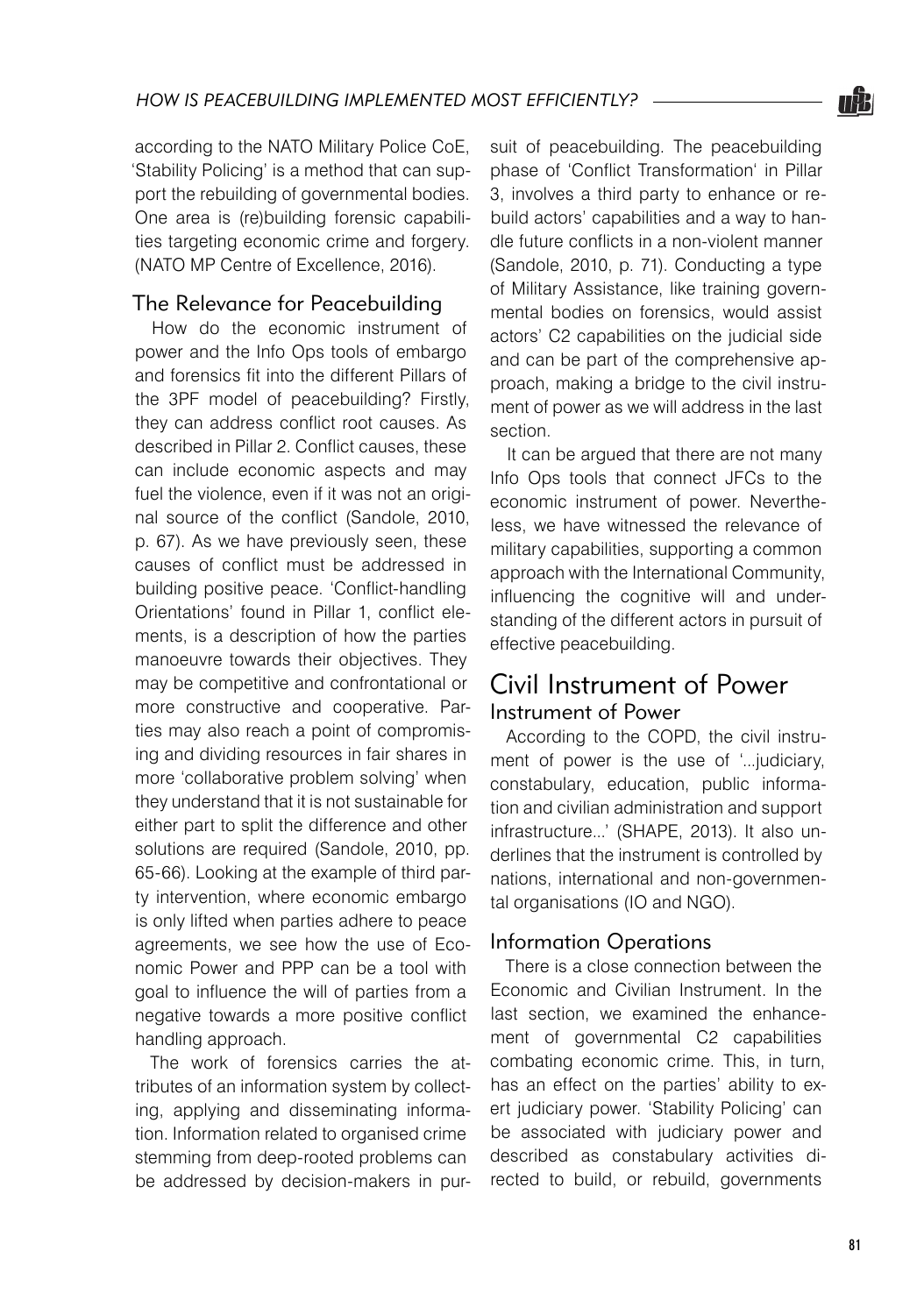ability to enforce law and order as well as protect human rights (NATO MP Centre of Excellence, 2016). When military units train other actors, the training can be associated with the Info Ops tool of Military Assistance and to a degree, CIMIC. The latter is defined by NATO as: 'The coordination and cooperation, in support of the mission, between the NATO Commander and civil actors, including national population and local authorities, as well as international, national and non-governmental and agencies' (NSA, 2013). In AJP-3.10, Doctrine for Info Ops, CIMIC is mentioned as a tool that contributes to influencing key decisionmakers and contributing with information (NATO, 2015). An example is Kosovo Force CIMIC teams working together with United Nations Mission in Kosovo registering destroyed domestic, educational, health care, economic and communicational infrastructure (Kosovo, 2000, p. 120). The registered data provided a baseline for a broad group of decision-makers representing different entities in pursuit of peacebuilding.

## The Relevance for Peacebuilding

Having examined how Info Ops provides the JFC access to the civil instrument of power, let us look at how it fits with peacebuilding theory. Chadwick, citing Galtung, explained that there is a mission and role for everybody in the complex effort of achieving both negative and positive peace. Furthermore, there are myriads of actors involved in the work of peacebuilding and the number is increasing. The UN system organises most of these governmental, international and NGO (2007, pp. 534-536). Even though the UN cluster does not encompass all institutions, it is the largest IO and attracts the most NGOs due to funding and legitimacy. Acknowledging the complexity of peacebuilding missions in the frame of the 3PF model and the need for a

comprehensive approach, the JFC's use of CIMIC in conjunction with the UN would be beneficial in restoring civil society.

John Prendergast, in Chadwick (2007, p. 542) argues that humanitarian aid is the most important tool for connecting third party interveners and conflicting actors. As such, it can be a stepping-stone for communication and a facilitator in transferring a narrative in the frame of Info Ops. CIMIC, as an Info Ops tool in the Civil Instrument of Power, can connect military capabilities with other actor's efforts on rebuilding or establishing new mechanisms supporting local institutional bodies' ability to govern their own population and master internal disputes. (Sandole, 2010, p. 71).

Call and Cousens emphasize the importance of examining and truly understanding individual and societal disputes in Pillar 2 before addressing the elements of conflict in Pillar 1. Otherwise, efforts would not go '..beyond fragile, minimalist peacebuilding..' (Sandole, 2010, p. 69). The example of CIMIC personnel collecting information in Kosovo gives it a role in this context. This, coupled with the civil instrument of power enabling rebuilding of educational institutions in a war-torn society, can be a bedrock for avoiding future outbreaks of violence in pursuit of positive peace by addressing the deep-root causes of the conflict. As such, we can place CIMIC and Info Ops in Pillar 3 of intervention and the peacebuilding phase of 'conflict transformation'. We have seen Info Ops in the Civil Instrument of Power as a truly comprehensive approach, with UN cluster cooperation, influencing the cognitive will and understanding of the different actors in pursuit of effective peacebuilding.

# Conclusion and recommendation

In this paper, we have seen how the tools of Info Ops allow a military commander ac-

<u>nâa</u>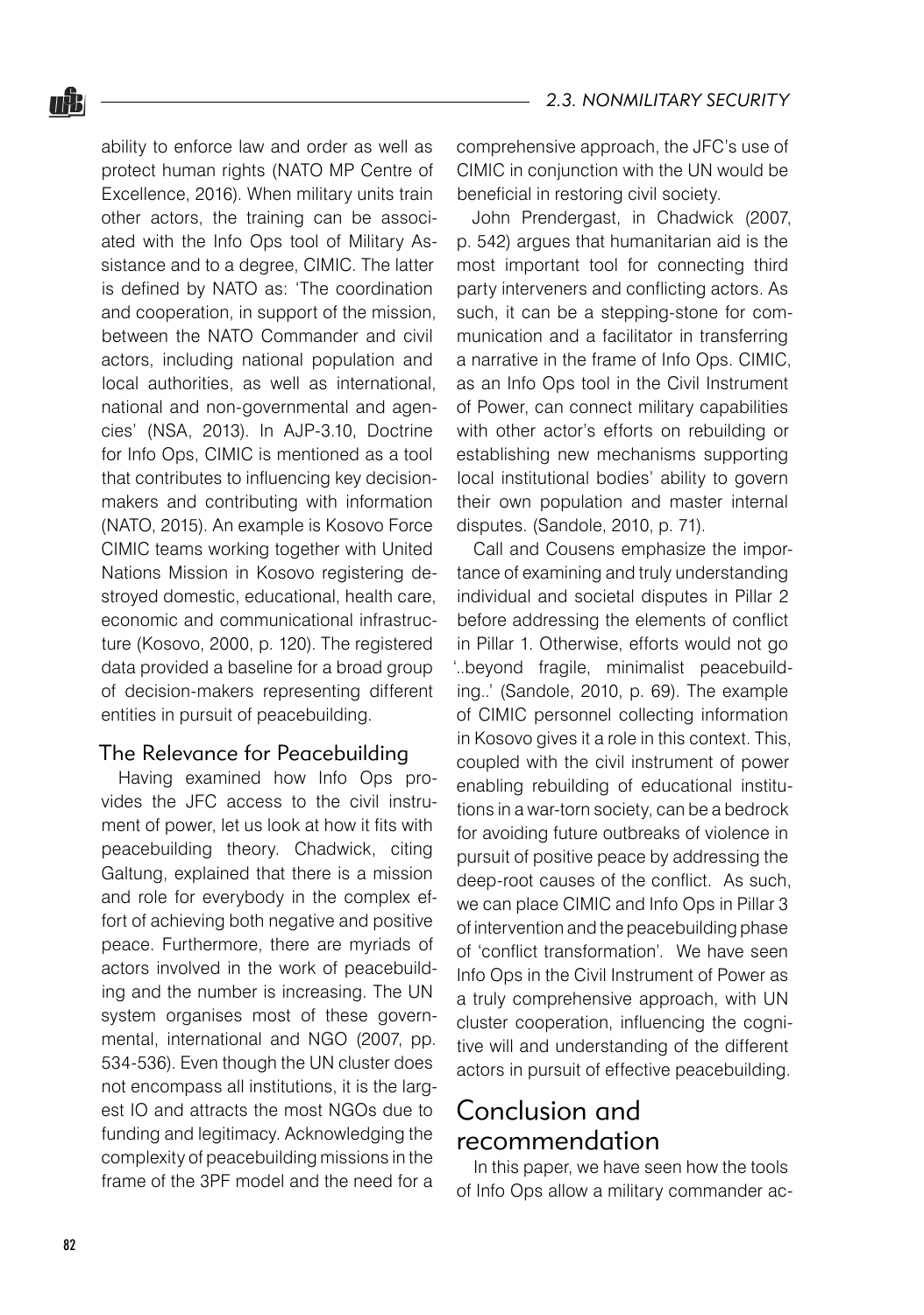

cess to all instruments of power (see figure 4). Info Ops function in the military instrument of power through kinetic or non-kinetic attack on physical C2 installations and PSYOPS having an effect on armed parties of the conflict. The political instrument of power is accessed through the tools of KLE and the organisational body language of presence, posture and profile (PPP) supporting the International Community's credibility by displaying commitment and intent. PPP, with embargos, can also play a role in the economical instrument of power supporting IC overall efforts. Finally, CIMIC has a key liaison function with the vast amount of entities in the Civil Instrument of Power. All military actions and tools described in these instruments of power have the possibility of influencing parties' cognitive will, understanding, and C2 capabilities in the information environment. Therefore, Info Ops gives JFCs the possibility to have a comprehensive approach to missions of peacebuilding, which we have witnessed, is crucial in pursuit of positive peace.

| Pillar 2:                                | Pillar 1:                         | Pillar 3:                                            |  |
|------------------------------------------|-----------------------------------|------------------------------------------------------|--|
| <b>Conflict causes</b><br>and conditions | <b>Conflict elements</b>          | <b>Conflict intervention</b>                         |  |
| individual                               | Parties                           | Third-party objectives                               |  |
| <b>Societal</b>                          | Issues                            | [Violent <del>] Conflic</del> t prevention           |  |
| International                            | Objectives                        | Conflict management                                  |  |
| Clobal/ecological                        | Means                             | Conflict settlement                                  |  |
|                                          | Conflict-handling<br>orientations | Conflict resolution                                  |  |
|                                          | Conflict environmer               | Sonflict transformati                                |  |
|                                          |                                   | Third-party means for<br>achieving goals             |  |
|                                          |                                   | Confrontational and/or<br>collaborative means        |  |
|                                          |                                   | Negative peace and/or<br>positive peace orientations |  |
|                                          |                                   | Track 1 and/or multi-track<br>actors and processes   |  |

#### Figure 3. Visualisation of Info Ops connections to 3PF model

The Three-Pillar Comprehensive Mapping of Conflict and Conflict Resolution (3PF) Model encompasses, according to Sandole (2010), the majority of important peacebuilding theories and can be a foundation for planning approaches to peacebuilding. The relevance of Info Ops is displayed with the connection of several parts of the 3PF model as visualised in figure 3. In Pillar 1 (Conflict Elements), it addresses parties, conflict-handling orientations and environment elements. In Pillar 2 (Conflict

Causes and Conditions) we have individual and societal elements. In Pillar 3 (Conflict Intervention), we have the different phases of peacebuilding such as conflict management, settlement, resolution and transformation. By merging the doctrine of Info Ops with 3PF in this paper, we see opportunities for JFCs to attain positive effects in peacebuilding missions.

With this background, I encourage military planners and relevant civil servants to take Info Ops, coupled with the 3PF model,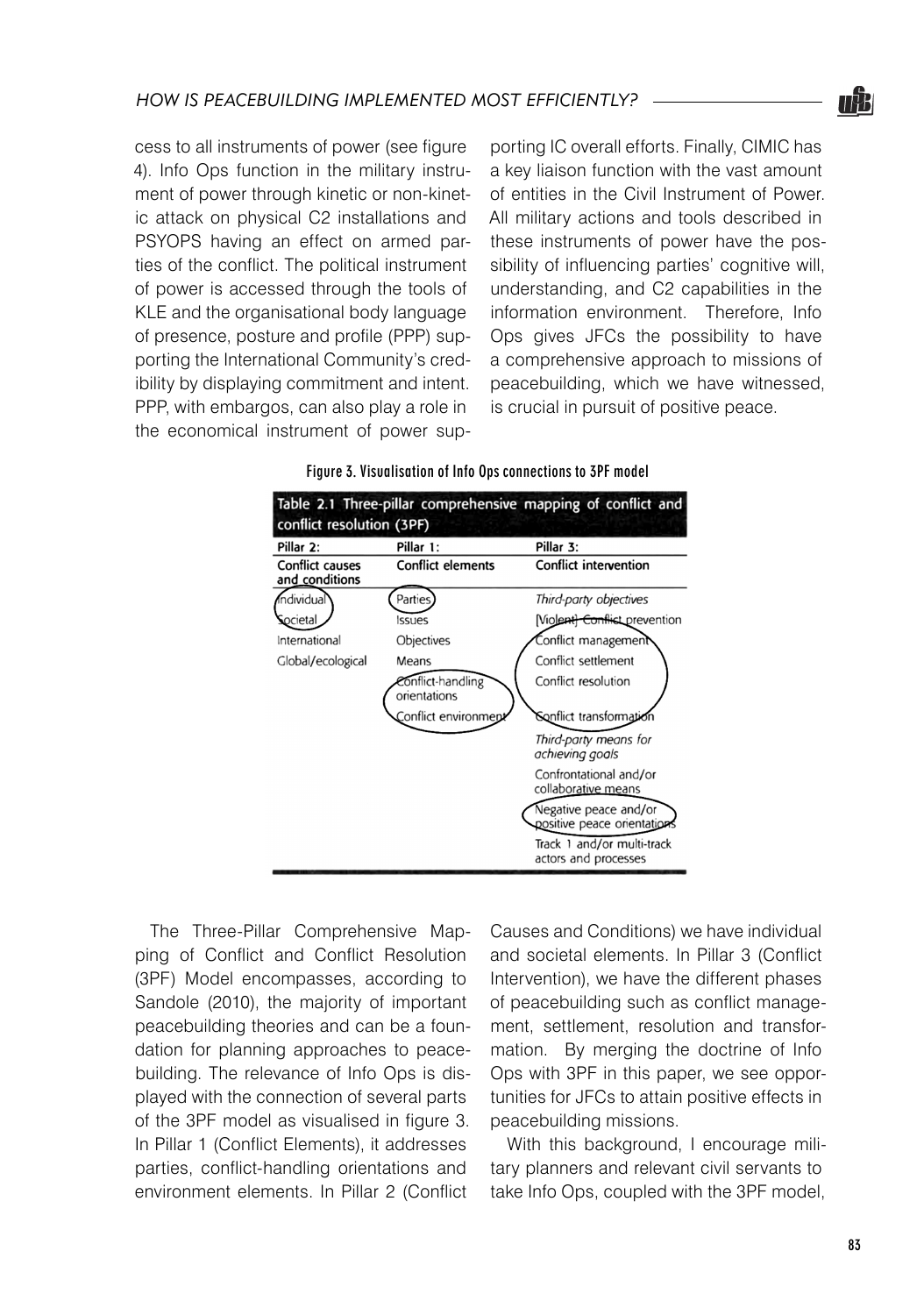#### *2.3. NONMILITARY SECURITY*

into account when planning operations. I recommend that JFCs use Info Ops as a framework for orchestrating military capabilities/tools in pursuit of winning the peace because it supports having a continuous, long-term focus on effects, and continued validity when transitioning between the several phases of peacebuilding. Because they can affect the will, understanding and capabilities of all parties by both kinetic and non-kinetic measures, Info Ops enable a comprehensive approach through all instruments of power, bridging collaboration with actors in those domains by addressing deep-root problems in pursuit of positive peace.

In conclusion, the tools of Info Ops are an essential element for a NATO JFC in pursuit of peacebuilding. This paper has discussed possible paths to move from winning the war to winning the peace in the frame of communication. However, will it enable a bold statement of 'mission accomplished' with the end of violence? Call argues that family violence increases in succession of war (Sandole, 2010, p. 81). As Info Ops can be an effective element in peacebuilding, communication is probably a large part in all type of violence between ethnical groups or within a family. With communication, peace can replace violence in all arenas.

Figure 4. Visualisation of tools and their connections to each Instrument of Power as presented in the paper

| JFC area of control          |                           |                                                   |              |                           |
|------------------------------|---------------------------|---------------------------------------------------|--------------|---------------------------|
| Selection of JFC tools in IO | Mil. Power                | Pol. Power                                        | Eco. Power   | Civ. Power                |
| Kinetic strike               | $\mathbf x$               |                                                   |              |                           |
| Non-kinetic strike (EW)      | $\mathbf{x}$              |                                                   |              |                           |
| <b>PSYOPS</b>                | $\boldsymbol{\mathsf{x}}$ |                                                   |              |                           |
| <b>KLE</b>                   |                           | $\mathbf x$                                       |              |                           |
| PPP                          |                           | $\mathbf x$                                       | $\mathbf{x}$ |                           |
| MA                           |                           |                                                   | x            | $\boldsymbol{\mathsf{x}}$ |
| <b>CIMIC</b>                 |                           |                                                   |              | $\mathbf x$               |
|                              |                           | IO spillover effect to other Instruments of Power |              |                           |

## List of abbreviations:

- JFC: Joint Force Commander
- COPD: Comprehensive Planning Directive
- NAC: North Atlantic Council
- Info Ops: Information Operations
- 3PF: Three-Pillar Framework
- EW: electronic warfare
- CIMIC: civil military cooperation
- KLE: key leadership engagement
- PPP: presence/posture/profile
- PSYOPS: psychological operations
- AMCP Aggressive Manifest Conflict Process
- StratCom: Strategic Communication CoE: Centre of Excellence

UNSC: United Nations Security Council IO: International Organisations NGO: Non-Governmental Organisations

# References

- ACT-SHAPE, 2015, NATO Strategic Communications Handbook. s.l.: NATO.
- Alger, C.F., 2007, There Are Peacebuilding Tasks for Everybody. International Studies Review, Volume 9, p. 534-554.
- Call, C.T., 2008, Knowing Peace When You See It. Civil Wars, 10(2), p. 173-194.
- Chadwick F.A., 2007, There Are Peacebuilding Tasks for Everyboy. International Studies Review, Volume 9, p. 534-554.